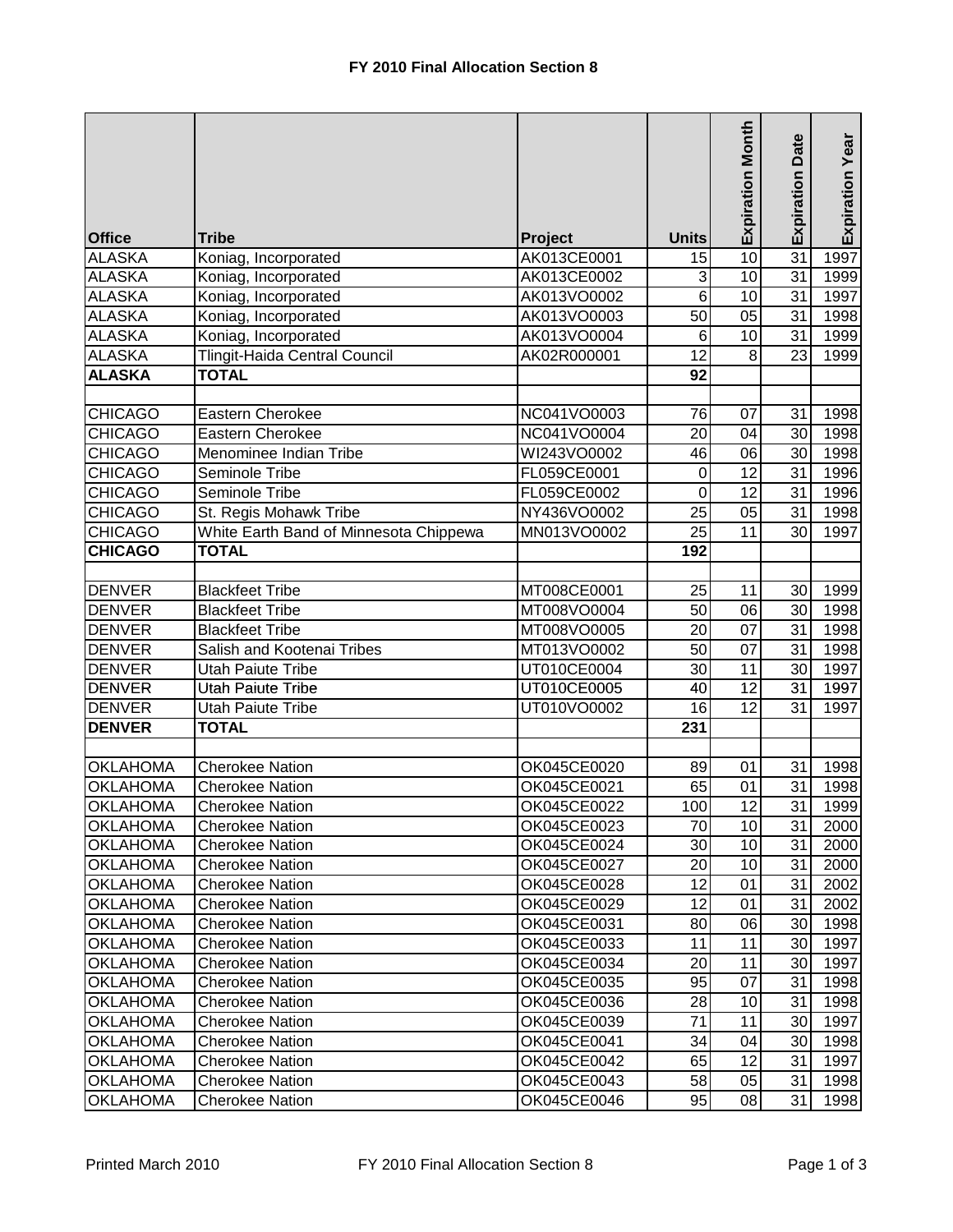|                 |                        |             |                         | <b>Expiration Month</b> | <b>Date</b><br>Expiration | Expiration Year |
|-----------------|------------------------|-------------|-------------------------|-------------------------|---------------------------|-----------------|
| <b>Office</b>   | <b>Tribe</b>           | Project     | <b>Units</b>            |                         |                           |                 |
| <b>OKLAHOMA</b> | <b>Cherokee Nation</b> | OK045CE0047 | 100                     | 08                      | 31                        | 1998            |
| <b>OKLAHOMA</b> | <b>Cherokee Nation</b> | OK045VO0001 | 4                       | 06                      | 30                        | 1999            |
| <b>OKLAHOMA</b> | <b>Cherokee Nation</b> | OK045VO0002 | 29                      | 12                      | 31                        | 1997            |
| <b>OKLAHOMA</b> | <b>Cherokee Nation</b> | OK045VO0003 | 11                      | 12                      | 31                        | 1997            |
| <b>OKLAHOMA</b> | <b>Cherokee Nation</b> | OK045VO0004 | 6                       | 08                      | 31                        | 1998            |
| <b>OKLAHOMA</b> | <b>Cherokee Nation</b> | OK045VO0005 | 37                      | 03                      | 31                        | 1998            |
| <b>OKLAHOMA</b> | Cherokee Nation        | OK045VO0005 | 9                       | 08                      | 31                        | 1998            |
| <b>OKLAHOMA</b> | <b>Cherokee Nation</b> | OK045VO0006 | 35                      | 09                      | 30                        | 2000            |
| <b>OKLAHOMA</b> | <b>Cherokee Nation</b> | OK045VO0007 | 35                      | 08                      | 31                        | 1998            |
| <b>OKLAHOMA</b> | <b>Cherokee Nation</b> | OK045VO0007 | 42                      | 09                      | 30                        | 2000            |
| <b>OKLAHOMA</b> | <b>Cherokee Nation</b> | OK045VO0009 | 6                       | 11                      | 30                        | 1997            |
| <b>OKLAHOMA</b> | <b>Cherokee Nation</b> | OK045VO0010 | $\,6$                   | 11                      | 30                        | 1997            |
| <b>OKLAHOMA</b> | <b>Cherokee Nation</b> | OK045VO0011 | 48                      | 06                      | 30                        | 1998            |
| <b>OKLAHOMA</b> | <b>Cherokee Nation</b> | OK045VO0012 | 14                      | 10                      | 31                        | 1998            |
| <b>OKLAHOMA</b> | <b>Cherokee Nation</b> | OK045VO0013 | 5                       | 10                      | 31                        | 1998            |
| <b>OKLAHOMA</b> | <b>Cherokee Nation</b> | OK045VO0014 | 46                      | 12                      | 31                        | 1999            |
| <b>OKLAHOMA</b> | <b>Cherokee Nation</b> | OK045VO0015 | 10                      | 12                      | 31                        | 1999            |
| <b>OKLAHOMA</b> | <b>Cherokee Nation</b> | OK045VO0016 | 13                      | 12                      | 31                        | 1999            |
| <b>OKLAHOMA</b> | <b>Cherokee Nation</b> | OK045VO0018 | 30                      | 08                      | 31                        | 1998            |
| <b>OKLAHOMA</b> | <b>Cherokee Nation</b> | OK045VO0048 | 30                      | 10                      | 31                        | 1998            |
| <b>OKLAHOMA</b> | Chickasaw              | OK047CE0021 | 12                      | 01                      | 31                        | 2002            |
| <b>OKLAHOMA</b> | Chickasaw              | OK047CE0022 | 12                      | 01                      | 31                        | 2002            |
| <b>OKLAHOMA</b> | Chickasaw              | OK047CE0023 | 21                      | 01                      | 31                        | 2003            |
| <b>OKLAHOMA</b> | Chickasaw              | OK047CE0026 | 20                      | 12                      | 31                        | 1997            |
| <b>OKLAHOMA</b> | Chickasaw              | OK047CE0031 | 5                       | 11                      | 30                        | 1997            |
| <b>OKLAHOMA</b> | Chickasaw              | OK047CE0033 | 82                      | 10                      | 31                        | 1997            |
| <b>OKLAHOMA</b> | Chickasaw              | OK047CE0034 | 48                      | 06                      | 30                        | 1998            |
| <b>OKLAHOMA</b> | Chickasaw              | OK047CE0035 | 129                     | 08                      | 31                        | 1998            |
| <b>OKLAHOMA</b> | Chickasaw              | OK047CE0036 | 15                      | 08                      | 31                        | 1998            |
| <b>OKLAHOMA</b> | Chickasaw              | OK047CE0037 | 40                      | 12                      | 31                        | 1997            |
| <b>OKLAHOMA</b> | Chickasaw              | OK047CE0039 | 4                       | 08                      | 31                        | 1998            |
| <b>OKLAHOMA</b> | Chickasaw              | OK047VO0008 | $\overline{7}$          | 12                      | 31                        | 1997            |
| <b>OKLAHOMA</b> | Chickasaw              | OK047VO0009 | 7                       | 12                      | 31                        | 1997            |
| <b>OKLAHOMA</b> | Chickasaw              | OK047VO0010 | 6                       | 12                      | 31                        | 1997            |
| <b>OKLAHOMA</b> | Chickasaw              | OK047VO0011 | 20                      | 02                      | 28                        | 1998            |
| <b>OKLAHOMA</b> | Chickasaw              | OK047VO0012 | $\mathbf 5$             | 11                      | 30                        | 1997            |
| <b>OKLAHOMA</b> | Chickasaw              | OK047VO0013 | $\overline{\mathbf{4}}$ | 11                      | 30                        | 1997            |
| <b>OKLAHOMA</b> | Chickasaw              | OK047VO0014 | $\overline{\mathbf{4}}$ | 11                      | 30                        | 1997            |
| <b>OKLAHOMA</b> | Chickasaw              | OK047VO0015 | $\overline{3}$          | 11                      | 30 <sup>l</sup>           | 1997            |
| <b>OKLAHOMA</b> | Chickasaw              | OK047VO0016 | 5                       | 11                      | 30                        | 1997            |
| <b>OKLAHOMA</b> | Chickasaw              | OK047VO0017 | 63                      | 06                      | 30                        | 1998            |
| <b>OKLAHOMA</b> | Chickasaw              | OK047VO0018 | 60                      | 06                      | 30                        | 1998            |
| <b>OKLAHOMA</b> | <b>Choctaw Nation</b>  | OK049CE0006 | 25                      | 08                      | 31                        | 1998            |
| <b>OKLAHOMA</b> | <b>Choctaw Nation</b>  | OK049CE0009 | 14                      | 02                      | 28                        | 2002            |